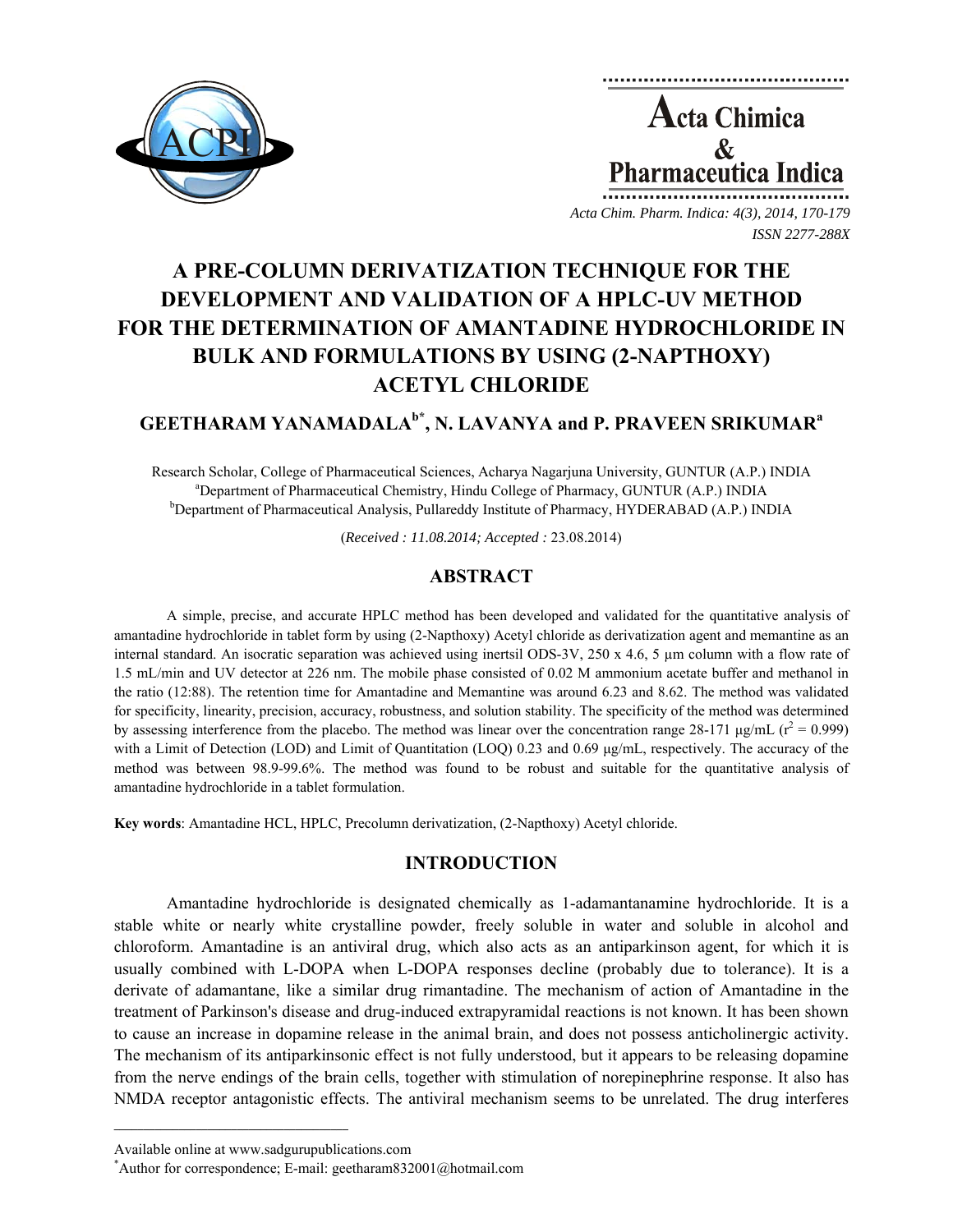with a viral protein, M2 (an ion channel), which is needed for the viral particle to become "uncoated" once it is taken inside the cell by endocytosis. Its molecular weight and molecular formula is 187.71 and  $C_{10}H_{17}N$ N.HCl. Due to lack of required chromophores, Amantadine cannot be readily assayed by HPLC-UV techniques. It's highly basic (pKa 10.71) and lipophilic (log P 2.53) nature suggests that it may show binding with (2-Napthoxy) Acetyl chloride, 9-fluorenylmethyl chloroformate, dansyl chloride etc due to interaction of its primary amine group.



**Fig. 1: Structure of memantine HCl** 



**Fig. 2: Structure of amantadine HCl** 



**Fig. 3: Structure of 2-naphthoxy acetyl chloride** 

Amantadine is official in USP, I.P. and J.P. monograph. Literature survey states that various analytical methods have been reported such as Spectrophotometric<sup>1</sup>, HPLC-fluorescence detection<sup>2-9</sup> and HPLC-  $UV^{10,11}$  by using various derivatization agents. Also few LCMS and GC-FID/MS methods were reported<sup>12-20</sup> for the determination of Amantadine hydrochloride in bulk and biological samples. However all these methods are time consuming, Non-economical and not routine for commercial scale. So, we felt to develop a simple, precise and accurate RP-HPLC method for the determination of Amantadine hydrochloride in bulk and formulation by using Memantine as an internal standard and (2-Napthoxy) acetyl chloride<sup>21</sup> as a derivatization agent<sup>22</sup>. The developed method was validated as per ICH Guidelines<sup>23,24</sup>.



Mol. formula:  $C_{10}H_{17}N$ Mol. wt.: 151.25 Chemical formula:  $C_{12}H_9ClO_2$ Mol. wt.: 220.65 Chemical formula:  $C_{22}H_{25}NO_2$ Mol. wt.: 335.45

#### **Fig. 4: Reaction mechanism**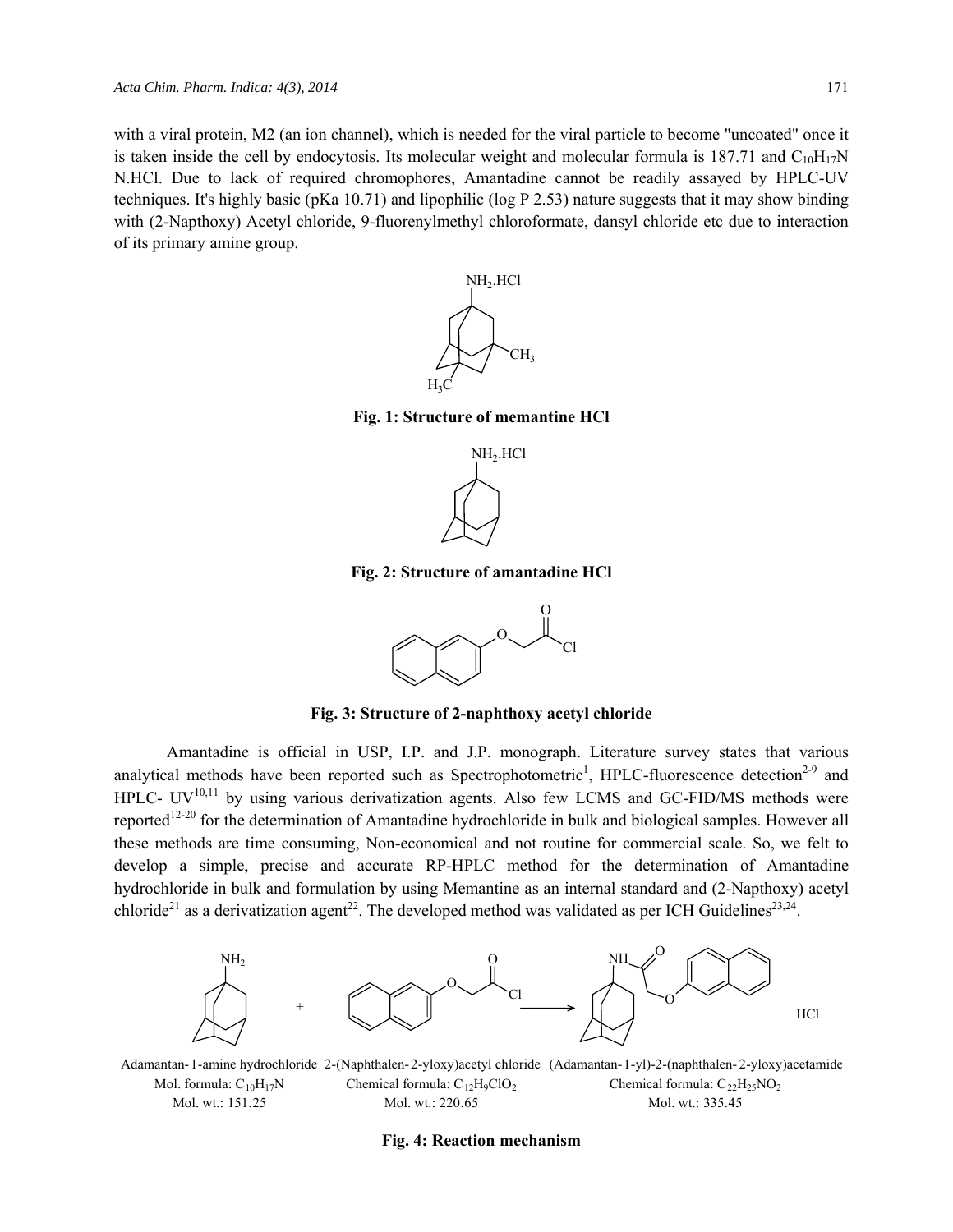# **EXPERIMENTAL**

#### **Materials and methods**

# **Chemicals and solvents**

Pure standard of amantadine hydrochloride and memantine hydrochloride were provided as a gift sample by Torrent Pharmaceuticals, Ahmadabad. Amantadine tablets were procured from local market Hyderabad, India. Ammonium Acetate (AR grade), Sodium Hydroxide (GR grade) were procured from Merck India. (2-Naphthoxy) Acetyl chloride (GR grade) was procured from Aldrich, USA. Toluene (HPLC grade), Methanol (HPLC grade), Triethyl amine (GR grade) were procured from SDFCL Mumbai, India and High purity water was prepared by using Millipore Milli-Q Plus water purification system (Millipore, Milford, MA, USA).

#### **Instrumentation and apparatus**

The chromatography analysis was performed using Waters Alliance 2695 separation module (Waters Corporation, Milford, USA) equipped with 2489 UV/visible detector or 2998 PDA detector, degasser, quaternary pump, and auto sampler system. The output signals were monitored and processed using Empower 2 software. Cintex digital water bath was used for hydrolysis studies. Photo-stability studies were carried out in the photo-stability chamber (Sanyo, Leicestershire, UK). Thermal stability studies were performed in a dry air oven (Cintex, Mumbai, India). The pH of the solutions was measured by a pH meter (Mettler-Toledo, Switzerland). Class A Volumetric flasks, pipettes, beakers, measuring cylinders and centrifuge tubes of Borosil glass were used.

# **Chromatographic conditions**

Separation of Amantadine was achieved on Inertsil ODS-3V,  $250 \times 4.6$ , 5  $\mu$  column and mixture of 0.02 M ammonium acetate buffer and methanol in the ratio of  $22:88$  (v/v) as mobile phase at flow rate of 1.5 mL/minute with isocratic mode. Detection of Amantadine was performed at 226 nm. Column temperature was maintained at 40°C. Sample injection volume was 20 μL and total run time of the method was 12 minutes. Mixture of Toluene and Triethylamine was used as diluent.

## **Preparation of solutions**

#### **Preparation of derivatization reagent**

Dissolved 300 mg of (2-naptoxy) acetyl chloride in 200 mL of toluene.

# **Preparation of diluent**

2 mL of Triethylamine was added to 1000 mL of Toluene and mixed well.

# **Preparation of mobile phase**

120 mL of 0.02 M ammonium acetate buffer (1.5 g in 1000 mL of water) was added to 880 mL of methanol. Degassed by sonication in an ultrasonic bath for 10 minutes.

#### **Preparation of standard stock solution**

1000 mg of Amantadine hydrochloride pure standard was added to 500 mL of volumetric flask and added about 250 mL of water and sonicated to dissolve and finally made up the volume with water. 4 mL of the above solution is transferred to 50 mL volumetric flask and made up the volume with water (160 ppm).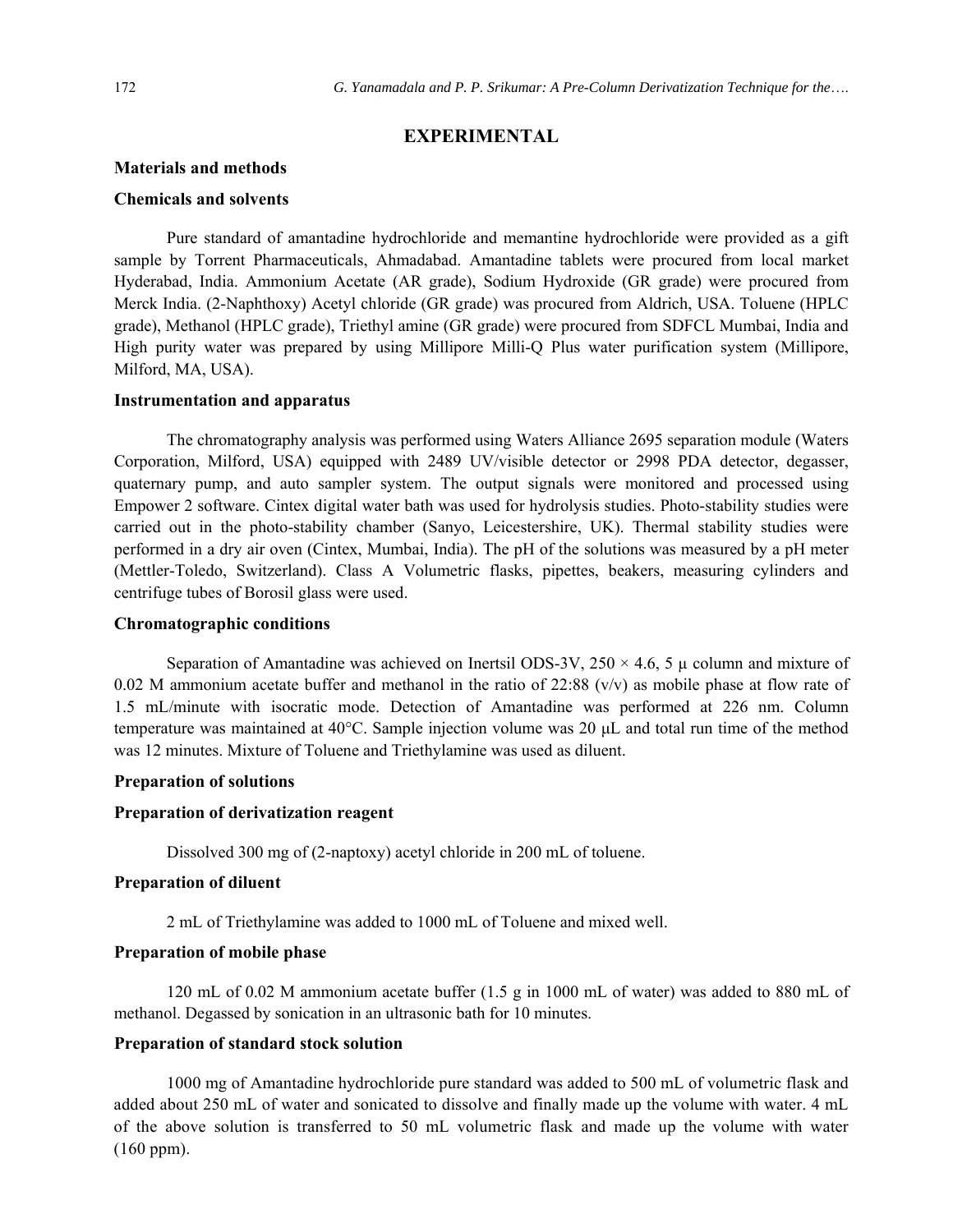#### **Preparation of internal standard stock solution**

1000 mg of Memantine hydrochloride pure standard was added to 500 mL of volumetric flask and added about 30 mL of water and sonicated to dissolve and finally made up the volume with water. 4 mL of the above solution is transferred to 50 mL volumetric flask and made up the volume with water.

# **Preparation of sample solution**

Twenty commercial tablets were weighed and powdered. A quantity of the powder equivalent to 100 mg of Amantadine hydrochloride was accurately weighed, transferred to 500 mL volumetric flask and is dissolved in 300 mL of the water. Sonicated the solution for few minutes to dissolve the drug completely. Further diluted 4 mL of the above solution to 50 mL with water and proceeded for derivatization process.

#### **Derivatization procedure of standard and sample**

Accurately transferred 5 mL of standard stock solution and 5 mL of internal standard stock solution into 20 mL test tube separately for both sample and standard solutions. Added 2 mL of 5 N NaOH to each test tube and cyclomixed on a vortex mixer for 2 minutes and added 3 mL of diluent and cyclomixed for 2 minutes. Finally left the solutions on bench top for 5 minutes. 2 mL of upper toluene layer from the above solutions is transferred into a 20 mL test tube and added 2 mL of derivatization reagent and cyclomixed for 2 minutes. Kept the solutions on bench top for 5 minutes. Added 3 mL of methanol to the solutions and cyclomixed for 1 minute. Injected each solution into the HPLC.



**Fig. 5: Standard chromatograms of amantadine hydrochloride**

### **Method development & optimization**

The present investigation was carried out with a view to develop a RP-HPLC-PDA method for the quantification of Amantadine in the form of derivatised complex. Mobile phase optimization initially carried out with Inertsil ODS-3V, 250 x 4.6, 5 µm using 0.02 M ammonium acetate buffer and Acetonitrile combination (12:88% v/v) at a flow rate of 1.5 mL/min and Toluene as diluent. Under these conditions the peak of Amantadine –NAC complex was elutes with fronting at 6.6 min.

In other trial, Acetonitrile was replaced with methanol and keeping 0.02 M ammonium acetate buffer (88:12% v/v) at a flow rate of 1.5 mL/min and under these conditions a unsymmetry Memantine-NAC complex peak was eluted at 6.5 min. Finally, the mobile phase of 0.02 M ammonium acetate buffer and Methanol combination (12:88% v/v) at flow rate of 1.5 mL/min using Triethylamine and Toluene (0.02:99.98) as diluent was selected and under these conditions a sharp Memantine-NAC peak was eluted at 6.2 min with a total run time of 10 min.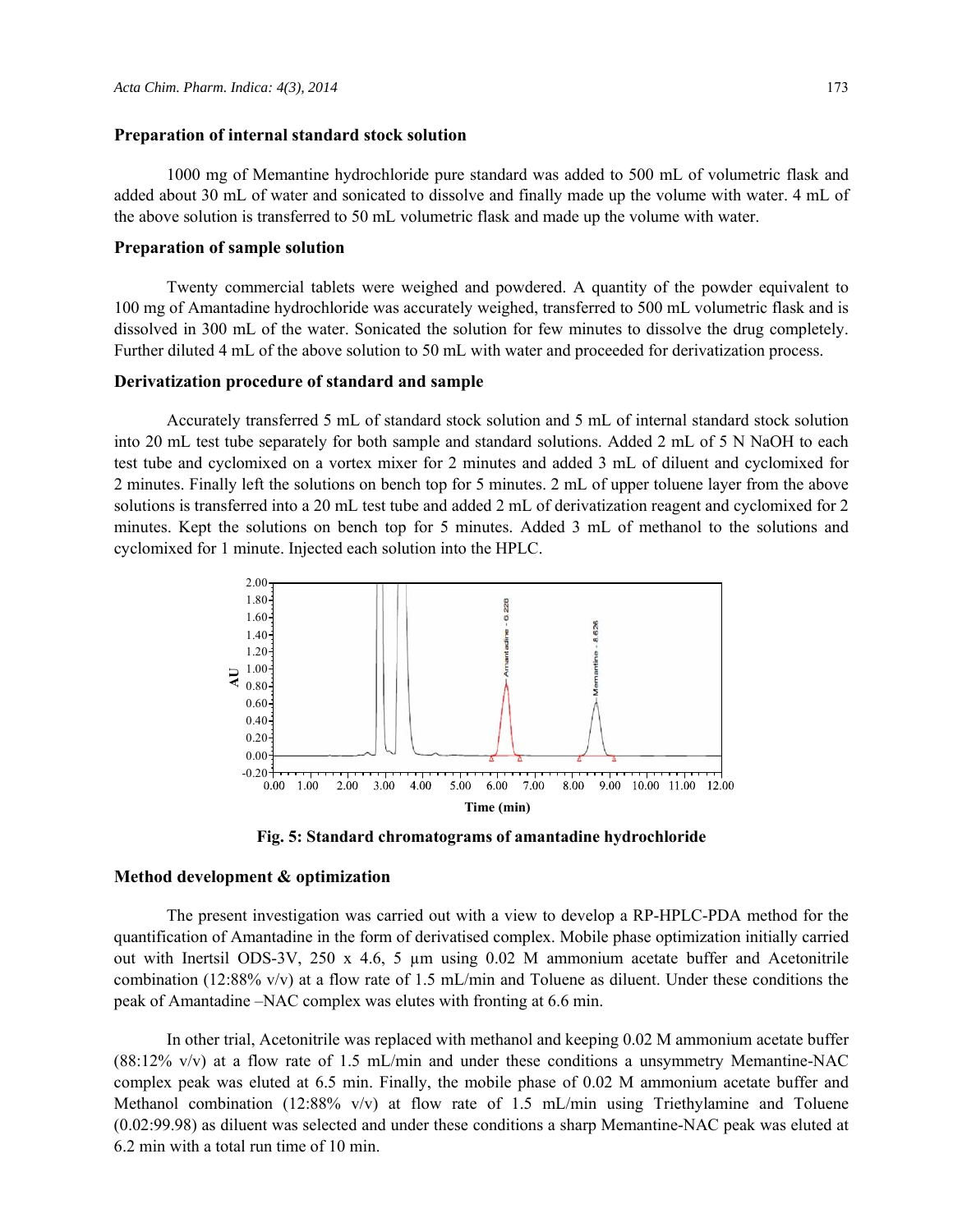Few chromatographic parameters such as derivatization process time optimization, NAC volume optimization, NAC concentration optimization were evaluated to obtain a specific, linear and accurate method.

## **NAC volume optimization**

Different volumes of NAC solution i.e. 0.5, 1.0, 1.5, 2.0, 2.5, 3.0 mL was added to the above mentioned solutions (sample and standard) under derivatization procedure to confirm complete reaction of Amantadine. Peak areas ratios were monitored to obtain a value of 1.0, which indicates 2.0 mL is the optimized volume of NAC Reagent.

# **Derivatization process time optimization**

Sample and standard solutions after addition of derivatization reagent were stored at room temperature for different time intervals i.e. 0.5, 1.0, 1.5, 2.0, 2.5, 3.0 minutes to fix the reaction time. Peak areas ratios were monitored to obtain a value of 1.0, which indicates 2.0 min is optimized time to complete the reaction.

| <b>Parameters</b> | <b>Condition</b>                                                     |
|-------------------|----------------------------------------------------------------------|
| Mobile phase      | $0.02$ M ammonium acetate buffer and methanol in the ratio $(12.88)$ |
| Diluent           | Triethylamine and toluene                                            |
| Column            | Inertsil ODS-3V, $250 \times 4.6$ , 5 $\mu$ m                        |
| Flow rate         | $1.5$ mL/min                                                         |
| Wavelength        | $226$ nm                                                             |
| Injection volume  | $20 \mu L$                                                           |

# **Table 1: Optimized chromatographic conditions**

# **Method validation**

The method was validated for specificity, linearity and range, precision, accuracy, LOD and LOQ, robustness and system suitability as per International Conference on Harmonization (ICH) guidelines.

# **Specificity**

The specificity of the developed HPLC method for the determination of Amantadine in bulk drug and pharmaceutical preparation (COMANTREL) was evaluated by non-interference of placebo.

# **Non-interference of placebo**

To check the non-interference of placebo, the placebo solution was prepared in the same way as that of the sample solution in the presence of all inactive ingredients of the tablet formulations, but without Amantadine.

# **Linearity**

Linearity of detector response for Amantadine was established by analyzing serial dilutions of a stock solution of the standard. Six concentrations ranging from  $25\%$  (28.5  $\mu$ g/mL) to 150% (171  $\mu$ g/mL) of the test concentration of  $114 \mu g/mL$  were prepared. Internal standard solution was added to each dilution as described in the derivatization procedure, such that each solution contains  $114 \mu g/mL$  of Amantadine HCl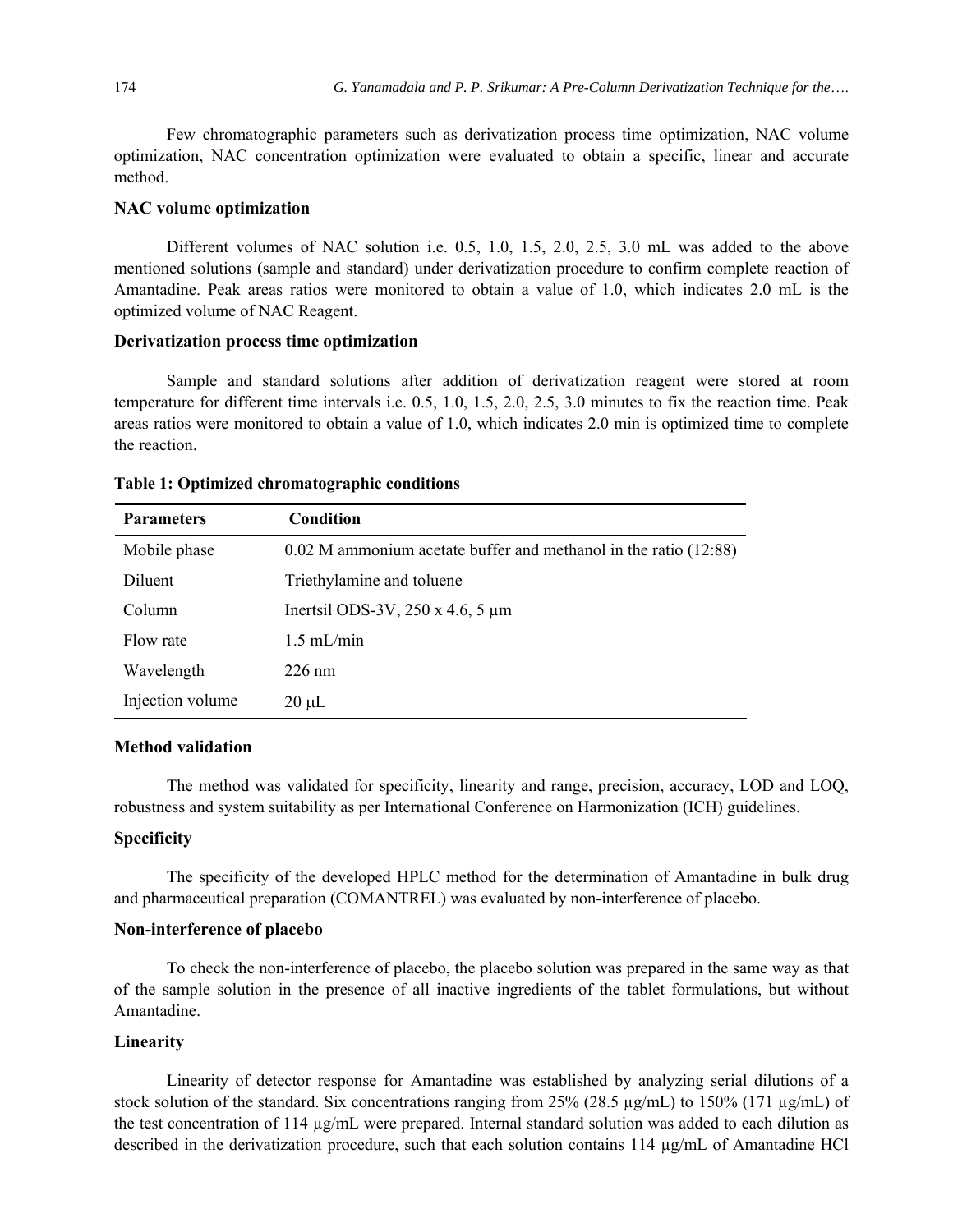and proceeded for Derivatization. The final concentration of each solution in mg per mL was calculated and plotted against peak area ratio of Amantadineto Memantine. The slope, y-intercept and correlation coefficient (R) were calculated.



**Fig. 6: Placebo chromatogram of amantadine hydrochloride**



**Fig. 7: Calibration curve of amantadine hydrochloride**

## **Precission**

The intra-day precision of the assay method was evaluated by carrying out 6 independent assays of a test sample of Amantadine at 100% concentration level against a standard Memantine. The % RSD of the obtained assay values was calculated. The inter-day precision study was performed on three different days i.e. day 1, day 2 and day 3 at 100% concentration level. The % RSD of the obtained assay values on 100% concentration level was calculated.

#### **Accuracy**

The accuracy of the method was performed by recovery study of Memantine in the dosage form at three concentration levels. A fixed amount of preanalyzed sample was taken and standard drug was added at 50%, 100% and 150% levels. Internal standard solution was added to each set as described in the derivatization procedure. Each level was repeated three times. The content of Amantadine per tablet was calculated. The percentage recovery ranges from 98.9-99.6% and the mean recovery of Memantine was 99.3% that shows there is no interference from excipients and the lower values of RSD of assay indicate the method is accurate.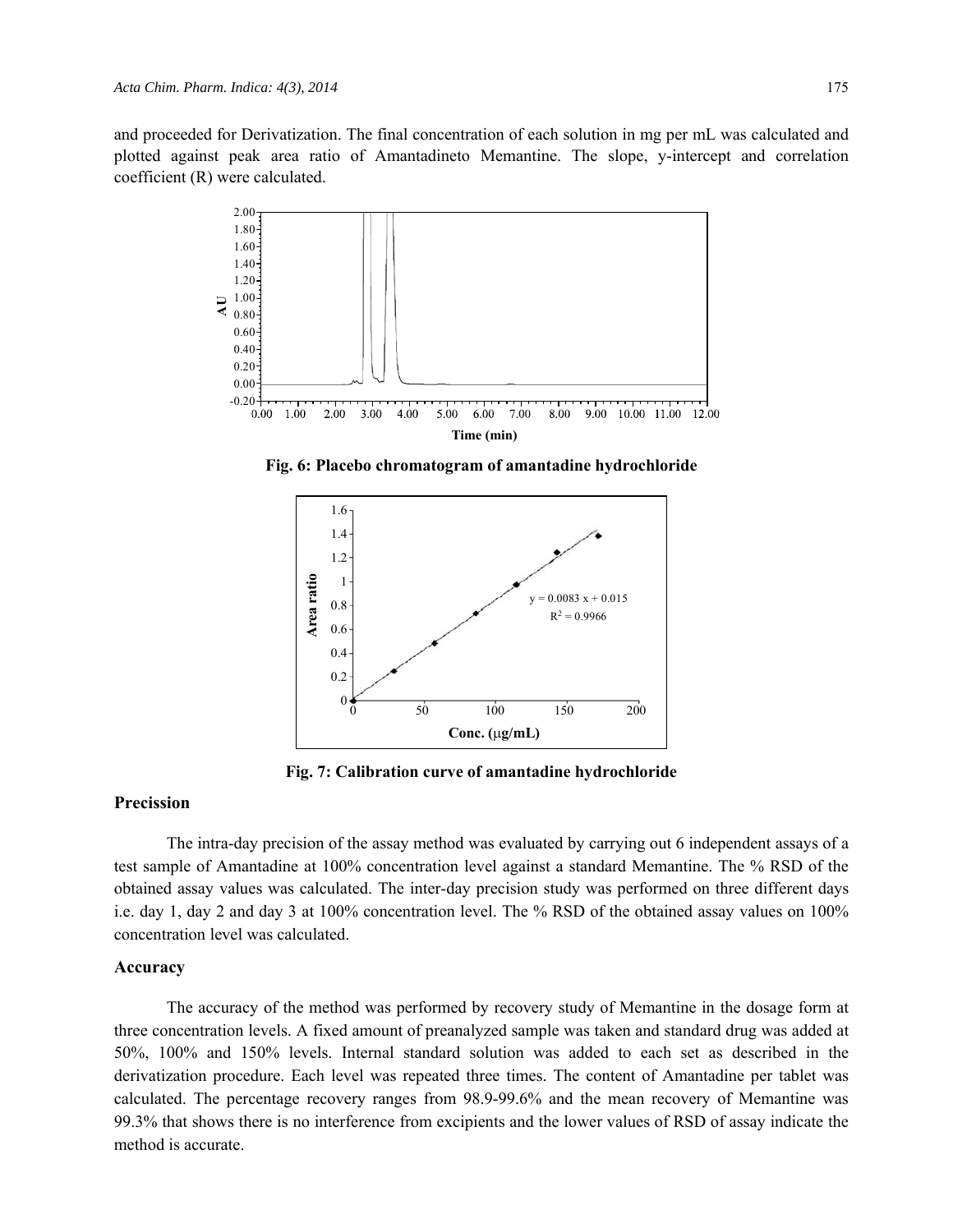# **Robustness**

The robustness test was performed by deliberately making the changes in the flow rate and buffer concentrations. Retention time, tailing factor, resolution, and theoretical plates were measured to demonstrate the robustness of the method. Robustness was conducted on the sample solutions prepared from the tablet formulation.

## **System suitability**

System suitability was carried out by injecting a standard concentration of 114.0  $\mu$ g/mL at six replicates and system suitability parameters were determined. The system suitability test parameters were noted and % RSD was calculated.

# **Limit of Detection (LOD) and Limit of Quantification (LOQ)**

It was performed based on the signal-to-noise ratio. A standard solution of 6.3 μg/mL of Amantadine solution was prepared to check the signal-to-noise ratios of the analytes. Then further dilutions were made for LOD and LOQ determination.

# **Application to analysis of pharmaceutical formulations**

The proposed method was applied for the estimation of Amantadine (Commercial Tablets-COMANTREL) in their tablet formulations. About twenty tablets were taken and pulverized to a fine powder, and then tablet powder equivalent to the average weight of one tablet was taken. The drugs were extracted with mobile phase for carrying out the analysis.

# **RESULTS AND DISCUSSION**

A reverse phase isocratic liquid chromatographic technique was developed, optimized and validated for the determination of Amantadine in bulk and tablet dosage forms with UV detection at 226 nm by using Inertsil ODS-3V, 250 x 4.6, 5  $\mu$ m with mobile phase composition of 0.02 M ammonium acetate buffer and methanol in the ratio (12:88) in optimized isocratic program. The results of optimized HPLC condition were shown in Table 1. Linearity for the proposed method was established by least squares regression analysis of the calibration curve. Calibration curves were linear over the concentration range of 28-171 μg/mL for Amantadine with a correlation coefficient ( $r^2$ ) of 0.996  $\pm$  0.002. The calibration curve was shown in Fig. 7 and the results of Linearity were given in Table 2. The precision of proposed method was good with a % RSD of below 2.0%, which indicates the method is precise. The results are presented in Table 3. The % recoveries of Amantadine were found in the range of 98.9-99.6 and the % mean recoveries found to be 99.3 for Amantadine, which indicates the method is accurate. The results of recovery studies were shown in Table 4. The Number of theoretical plates was 12136, Resolution between Memantineand Amantadine is 6.2 and the tailing factor was 1.0 for Amantadine, which assures efficient performance of the column. Results of system suitability parameters were given in Table 5. Typical chromatogram of Standard Amantadine was shown in Fig. 5. Specificity was demonstrated by the placebo studies and through forced degradation studies. The LOD and LOQ of Amantadine were found to be 0.23 and 0.69 μg/mL. In all the deliberate varied chromatographic conditions (flow rate, pH variation, buffer concentration), the system suitability parameters like tailing factor, resolution, and theoretical plates were not much affected, which shows that the method is robust. The proposed method was successfully applied to the assay of Amantadine in commercial tablets (COMANTREL). The percentage recoveries of the drug were based on the average of five replicate determinations. The results are shown in Table 6. The analysis of commercial tablets results were well within the limits which indicates that the method can be applied for Routine commercial analysis.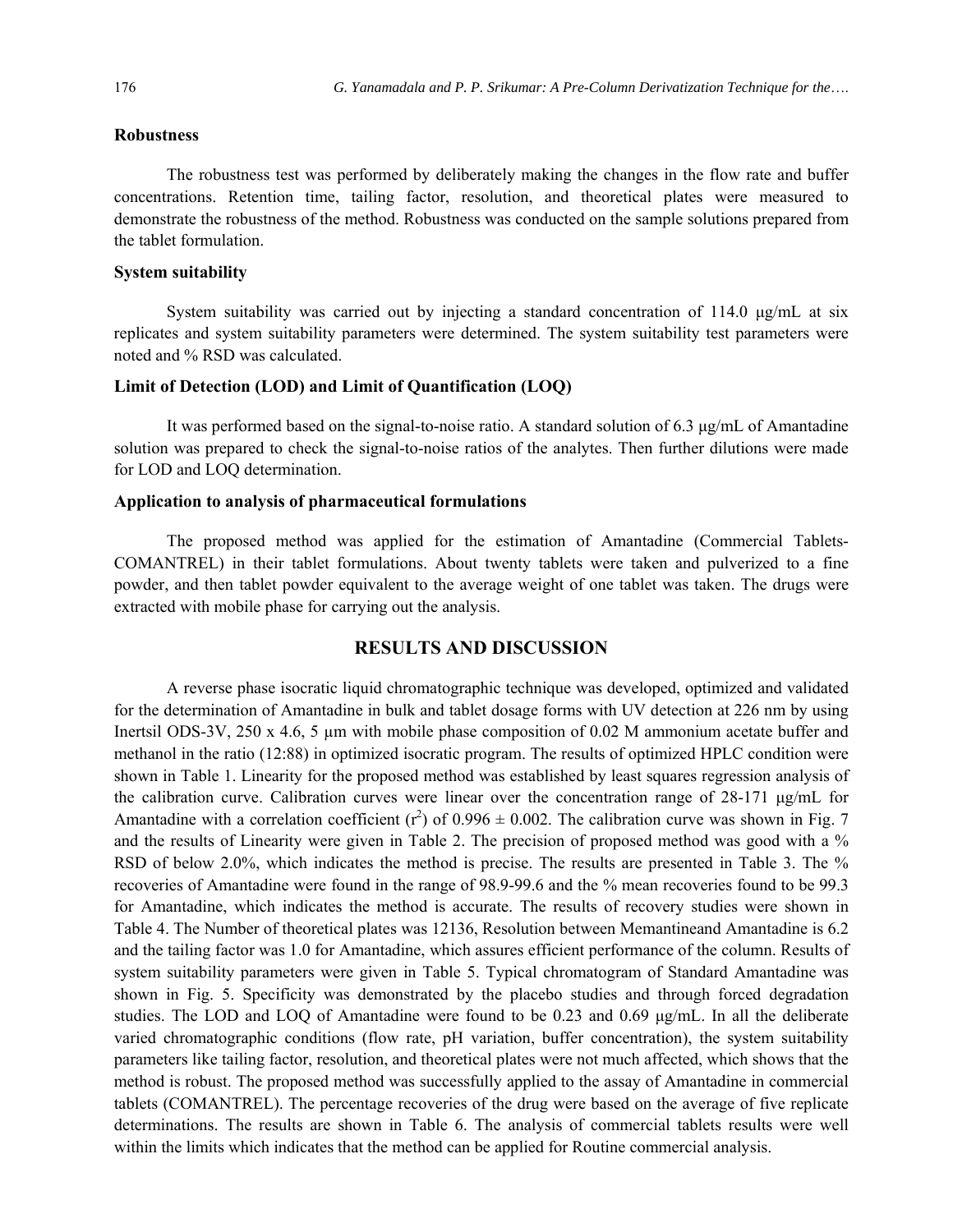| S. No.        | Concentration $(\mu g/mL)$ | <b>Memantine area</b> | Amantadine area | Area ratio |
|---------------|----------------------------|-----------------------|-----------------|------------|
|               | 171                        | 31431581              | 46204425        | 1.47       |
| $\mathcal{D}$ | 142.5                      | 31431581              | 38503688        | 1.225      |
| 3             | 114                        | 31431581              | 30802950        | 0.98       |
| 4             | 85.5                       | 31431581              | 23102212        | 0.735      |
|               | 57                         | 31431581              | 15401475        | 0.49       |
| 6             | 28.5                       | 31431581              | 7700737         | 0.245      |

# **Table 2: Results of linearity**

# **Table 3: Results of precission**

| S. No.         | <b>Intraday precision</b> |            | <b>Interday precision</b> |            |
|----------------|---------------------------|------------|---------------------------|------------|
|                | Area ratio                | % of Assay | Area ratio                | % of Assay |
|                | 0.972                     | 97.2       | 0.954                     | 95.4       |
| $\overline{2}$ | 0.981                     | 98.1       | 0.931                     | 93.1       |
| 3              | 0.950                     | 95.0       | 0.961                     | 95.1       |
| 4              | 0.980                     | 98.0       | 0.950                     | 95.0       |
| 5              | 0.991                     | 99.1       | 0.971                     | 97.1       |
| 6              | 0.961                     | 96.1       | 0.960                     | 96.0       |
|                | Average                   | 97.3       | 97.2                      | 95.3       |
|                | Standard deviation        | 1.5        | Standard deviation        | 1.3        |
|                | $%$ RSD                   | 1.4        | $%$ RSD                   | 1.3        |

# **Table 4: Results of accuracy**

| Level | <b>Concentration added</b><br>$(\mu g/mL)$ | Concentration<br>found $(\mu g/mL)$ | % Recovery | <b>Mean recovery</b> |
|-------|--------------------------------------------|-------------------------------------|------------|----------------------|
| 50%   | 57                                         | 56.8                                | 99.6       |                      |
| 100%  | 114                                        | 113.2                               | 99.3       | 99.3                 |
| 150%  | 171                                        | 169.1                               | 98.9       |                      |

# **Table 5: Results of system suitability**

| <b>Parameters</b>            |            | <b>USP</b> limits | <b>Results</b> |
|------------------------------|------------|-------------------|----------------|
| Theoretical plates           |            | <b>NLT 2000</b>   | 12136          |
| Tailing factor               | Memantine  | NMT 2.0           | 1.2            |
|                              | Amantadine | <b>NMT 2.0</b>    | 1.2            |
| Resolution                   |            | <b>NLT 2.0</b>    | 62             |
| Retention time               | Memantine  |                   | 8.6            |
|                              | Amantadine |                   | 6.2            |
| % RSD of Peak Response Ratio |            | NMT 2.0%          | 13             |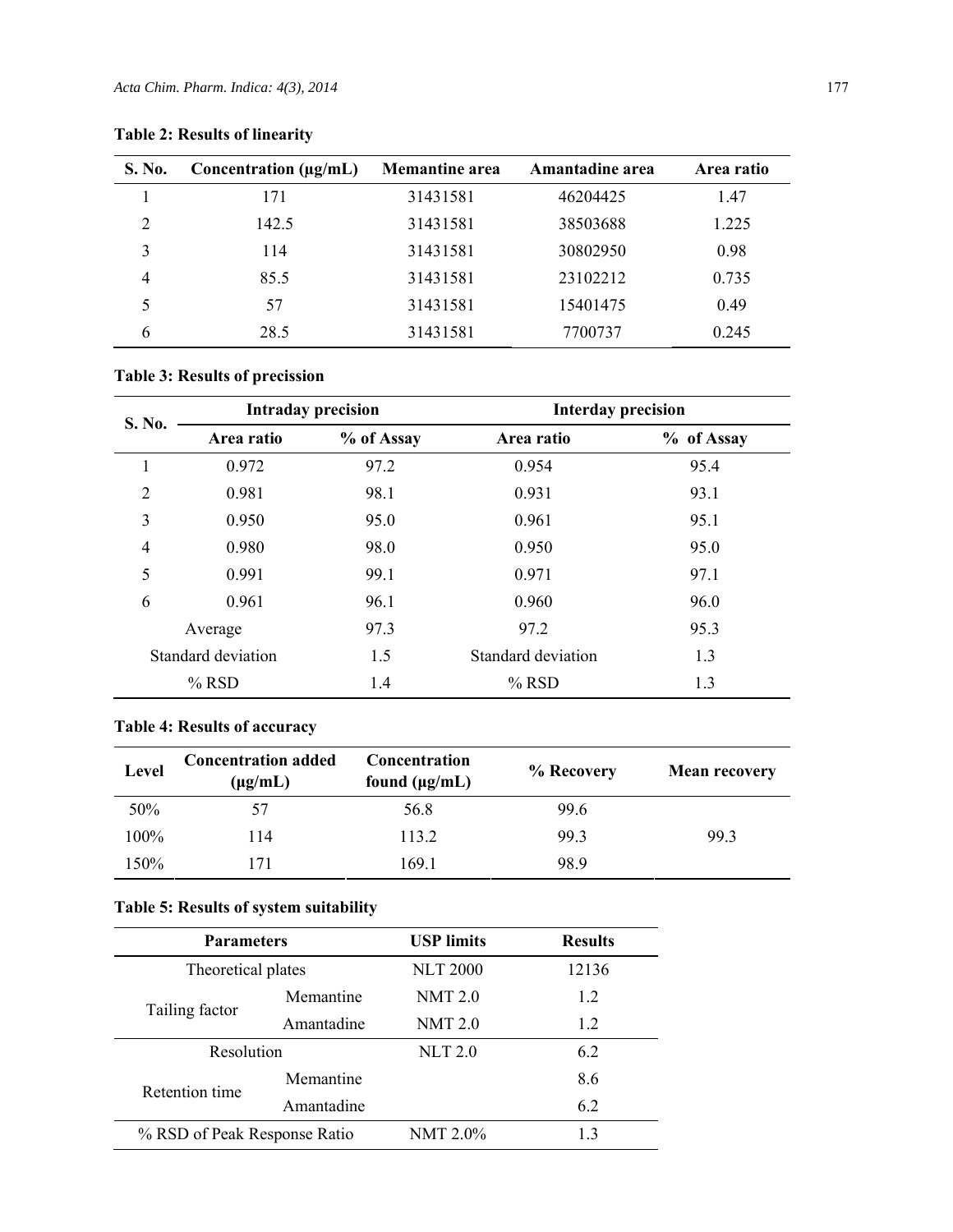| <b>Market formulation</b>          | Label claim<br>(mg) | <b>Quantity of API found</b><br>(mg) | Assay $%$  |
|------------------------------------|---------------------|--------------------------------------|------------|
| Comantrel-100 mg<br>consern pharma | Amantadine          | Amantadine                           | Amantadine |
| NΑ                                 | 100                 | 99.6                                 | 99.6       |

#### **Table 6: Assay results of market formulation**

# **CONCLUSION**

A simple, precise and accurate stability indicating RP-HPLC method was developed and validated as per ICH Guidelines by using (2-Napthoxy) Acetyl chloride as Derivatization agent due to lack of chromophores groups in Amantadine molecule. Memantine is used as an internal standard, which increases the sensitivity of the method. Developed method can be used for the routine commercial analysis of Amantadine formulations.

# **ACKNOWLEDGMENT**

The authors are very thankful to management of Pullareddy Institute of Pharmacy and Sipra Labs, Hyderabad, India for providing facilities for this work. They are also very thankful to Torrent Pharmaceuticals, Ahmadabad, India for providing samples for this research work.

## **REFERENCES**

- 1. C. Kyong, K. C. Jung and S. Y. Gyurng, Archives of Pharmacal Res., **14(4)**, 285 (1991).
- 2. H. Yasuhiko and F. Youichi, J. Chromatogr. Sci., **43**, 213 (2005).
- 3. K. Nanasaheb, R. M. Mukesh, N. Chandramohan, A. Krian and P. E. Funde, Appl. Res Development Inst. J., **4(5)**, 35 (2012).
- 4. Z. Wei, Z. Xiaoyan, Y. Cai, S. Cidan and D. Gengli, Asian J. Pharmaceut. Sci., **6(5)**, 218 (2011).
- 5. K. Nanasaheb, D. Avanija and S. Sumit, Int. J. Drug Discovery and Herbal Res., **1(b)**, 117 (2011).
- 6. Y. Higashi, S. Nakamura, H. Matsumura and Y. Fujii, Biomedical Chromatography, **20(5)**, 423 (2006).
- 7. Y. Higashi, L. Vemori and Y. Fujii, Biomedical Chromatography, **19(9)**, 655 (2005).
- 8. I. Tetsuharu, F. Hiroyuki, S. Junichiro and Y. Masatoshi, Analytical Sciences, **13**, 467 (1997).
- 9. H. H. Yeh, Y. H. Yang and C. Suhwei, J. Electrophoresis, **31(11)**, 1903 (2010).
- 10. C. Shuangjin, F. Fang, L. Han and M. Ming J. Pharmaceut. Biomed. Anal., **44(5)**, 1100 (2007).
- 11. Sri Kalyani Vemuri, N. Ramya Krishna, M. J. Mohammad and Buchi N. Nalluri, British J. Pharmaceut. Res., **4(2)**, 278 (2014).
- 12. Chen Hui, WEI Min-Jue, Zhou Wei and Zhu Cong-Ying, J. Chinese Mass Spectrometry Society, **34(4)** (2013).
- 13. T. Arndt, B. Guessregen, A. Hohl and J. Reis, Clin. Chim. Acta, **359(2)**, 125 (2005).
- 14. Dai Xiao-Jian, Chen Xiao-Yan, Zhang Yong and Liu Dan Zhong Da-fang, J. Pharmaceut. Anal., **6**, 713 (2006).